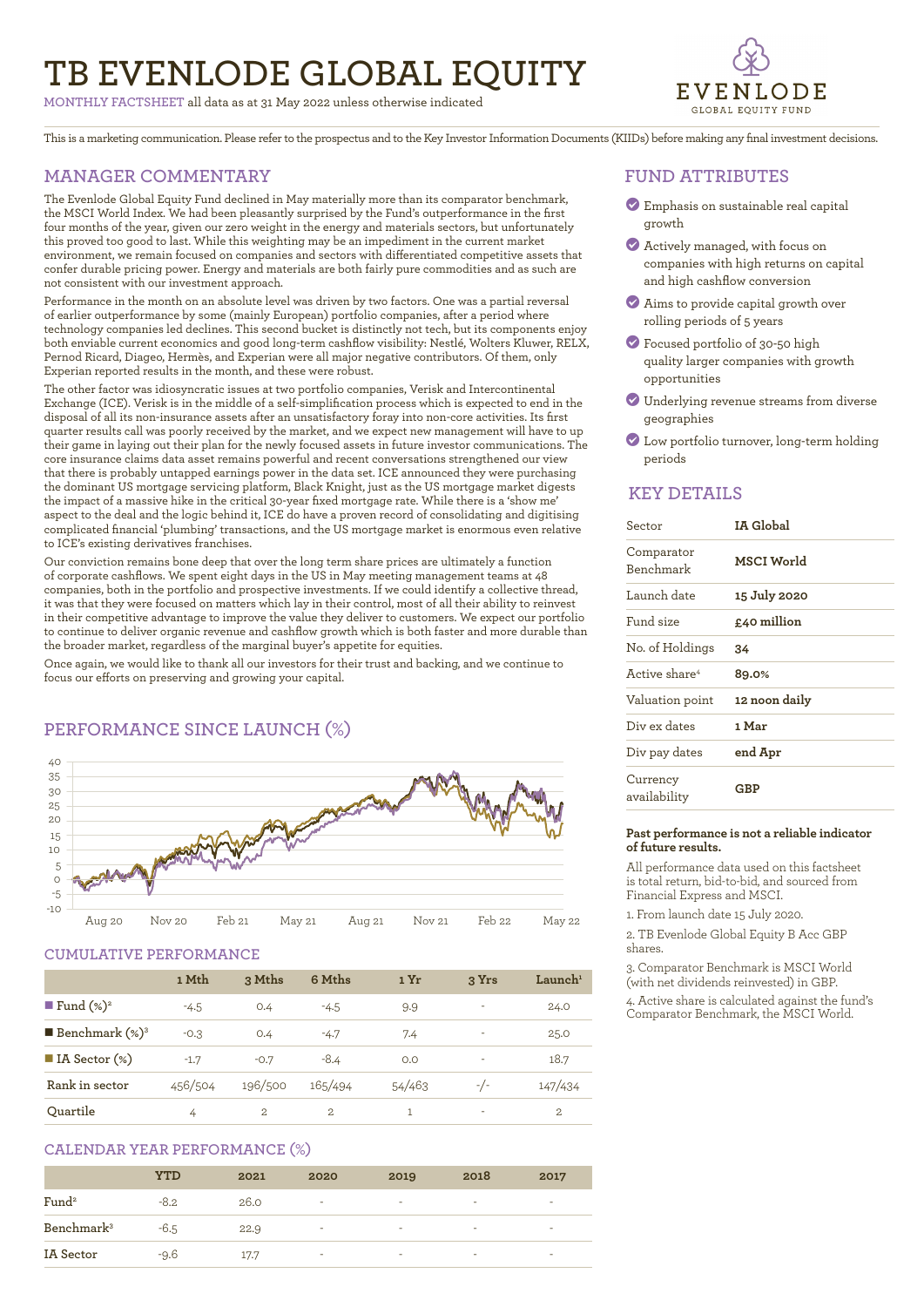

# **Sector allocation (%) Top 20 holdings (%)** Information Technology 33.8 Industrials 16.5 Consumer Staples 16.4 Communication Services 9.6 Financials 8.0 Consumer Discretionary 7.7 Health Care 7.2 Cash 0.9



| Large Cap ( $\geq$ £10 bn) | 99.1 |
|----------------------------|------|
| $\blacksquare$ Cash        | 0.9  |



# **Size allocation (%) Geographical allocation (%)**

| North America         | 56.8 |
|-----------------------|------|
| $\blacksquare$ Europe | 28.4 |
| United Kingdom        | 12.4 |
| $\blacksquare$ Asia   | 1.6  |
| Cash                  | 0.9  |

| Mastercard                | 6.5  |
|---------------------------|------|
| Microsoft                 | 6.3  |
| Alphabet                  | 6.0  |
| Wolters Kluwer            | 4.8  |
| Medtronic                 | 4.3  |
| Nestlé                    | 4.1  |
| Heineken                  | 4.1  |
| <b>RELX</b>               | 3.9  |
| Accenture                 | 3.9  |
| <b>LVMH</b>               | 3.5  |
| Adobe                     | 3.3  |
| Broadridge Financial      | 3.2  |
| Intercontinental Exchange | 3.2  |
| Experian                  | 2.9  |
| Verisk Analytics          | 2.8  |
| Hermès International      | 2.7  |
| Pernod Ricard             | 2.5  |
| Diageo                    | 2.5  |
| Aon                       | 2.4  |
| Visa                      | 2.4  |
| Total                     | 75.3 |

Investors will own shares in TB Evenlode Global Equity, not in the underlying holdings; these are the underlying assets owned by the fund

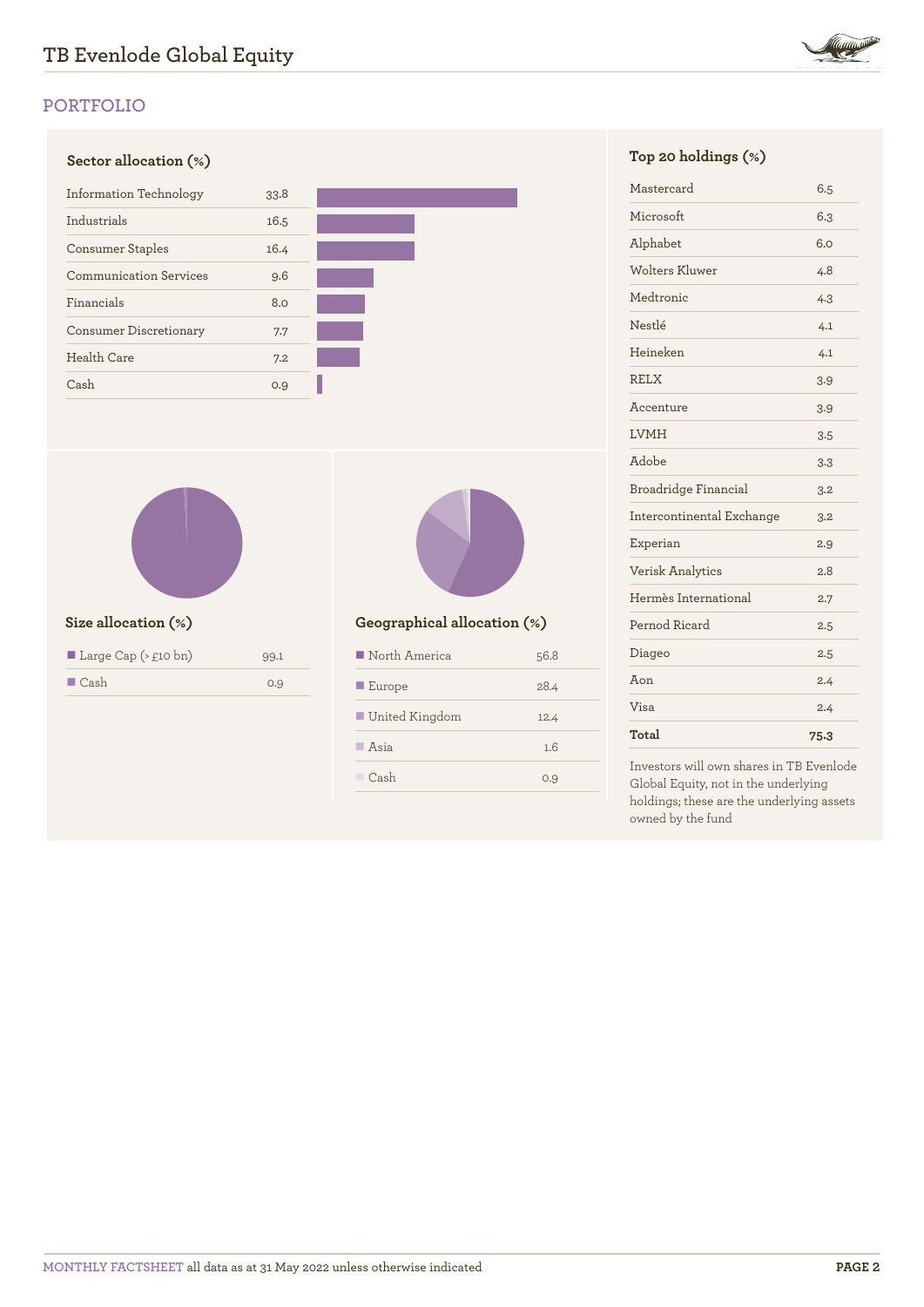

# **INVESTMENT TEAM**

**The Evenlode Investment Team totals 15 staff. Fund managers are supported by a team of analysts including three dedicated stewardship analysts, and the team works collegiately to challenge thinking and share ideas.**



**Fund Manager** Chris is a fund manager on the Evenlode Global Equity strategy, which launched in 2020, and

on the Evenlode Global Income strategy, which launched in 2017. Chris is a fully qualified Chartered Financial Analyst and has a degree from the University of Cambridge in Mathematics and Economics. Prior to Evenlode, Chris worked as a senior software engineer.



**Integration into the investment process**

## **CHRIS ELLIOTT JAMES KNOEDLER CHRIS MOORE**

**Fund Manager** James is a fund manager on the Evenlode Global Equity strategy, which launched in

2020. He previously worked as an Equities Analyst at Independent Franchise Partners (IFP) and before that worked as an Investment Analyst at Arisaig Partners and Newlands Investment Management. James graduated from Oxford University with a first-class degree in English and holds a Masters degree in Finance from the London Business School.



**Head of Research** Chris joined Evenlode Investment Management in

February 2018 having previously been an equity research analyst at Investec Bank and Berenberg. Chris is a fully qualified Chartered Accountant and Chartered Financial Analyst, and studied Accounting and Finance at Warwick University.

# **ENVIRONMENTAL, SOCIAL AND GOVERNANCE (ESG)**

**SAWAN KUMAR Head of Stewardship**



#### **CHARLIE FREITAG Stewardship Analyst**



### **BETHAN ROSE Sustainable Investment Analyst**

Every year, Evenlode assesses the financed emissions embedded in its investments, to better understand the impact our investee companies have on the climate, and the risk they face from regulation and consumer pressure on climate transition. Our annual Portfolio Emissions Report 2022 states that the emissions associated with investing<br>£10k in one of our funds is between 0.6 and 2.4 tonnes of CO2-equivalents or between 25 and 56 kilograms fo 1 and 2 alone. This is many times lower than the emissions associated with an equivalent £10k investment in a fund<br>tracking the MSCI World Index or the FTSE All Share Index, Evenlode funds' formal comparator benchmarks (th

#### **Our ongoing commitment**

#### Signatory of:



Evenlode Investment Management became a signatory to the United Nations Principles for Responsible Investment (UNPRI) in 2018. By becoming signatories, we commit to implementing these principles and incorporating environmental, social and governance factors into our investment process to help enhance returns and better manage risk for our clients.

? Strategy & Governance: A+

- ? Integration: A+
- ? Engagement: A
- ? Proxy Voting: A

**Recent publications for download**

- ? **[UNPRI Assessment Report](https://evenlodeinvestment.com/resources/stewardship-assets/2020-Assessment-Report.pdf)**
- ? **[Responsible Investment Report](https://evenlodeinvestment.com/resources/stewardship-assets/Evenlode-Investment-Annual-Responsible-Investment-Report-2021.pdf)**
- ? **[Carbon Emissions Report](https://evenlodeinvestment.com/resources/stewardship-assets/Evenlode-Portfolio-Emissions-Report-2022.pdf)**

#### **MSCI Rating**



Data as at 28 February 2022. Based on 98.8% of AUM. MSCI ESG Fund ratings are intended to measure the resilience of funds to long-term risks and opportunities arising from environmental, social and governance issues.

#### **Morningstar® Ratings**



Morningstar Sustainability Rating™

Ratings as at 31 March 2022. Based on 100.0% of AUM. The Morningstar® Sustainability Rating<sup>TM</sup> is intended to measure how well the issuing companies of the securities within a fund's portfolio holdings are managing their environmental, social, and governance risks and opportunities relative to the fund's Morningstar Global Category peers.

© 2021 Morningstar. All rights reserved. The information contained herein: (1) is proprietary to Morningstar and/or its content providers; (2) may not be copied or distributed; and (3) is not warranted to be accurate, complete, or timely. Neither Morningstar nor its content providers are responsible for any damages or losses arising from any use of this information. Past performance is no guarantee of future results. MSCI ESG Research LLC's ("MSCI ESG") Fund Metrics and Ratings (the "Information") provide environmental, social and governance data with respect to underlying securities within more than 31,000 multi-asset class Mutual Funds and ETFs globally. MSCI ESG is a Registered Investment Adviser under the Investment Advisers Act of 1940. MSCI ESG materials have not been submitted to, nor received approval from, the US SEC or any other regulatory body. None of the Information constitutes an offer to buy or sell, or a promotion or recommendation of, any security, financial instrument or product or trading strategy, nor should it be taken as an indication or guarantee of any future performance, analysis, forecast or prediction. None of the Information can be used to determine which securities to buy or sell or when to buy or sell them. The Information is provided "as is" and the user of the Information assumes the entire risk of any use it may make or permit to be made of the Information.